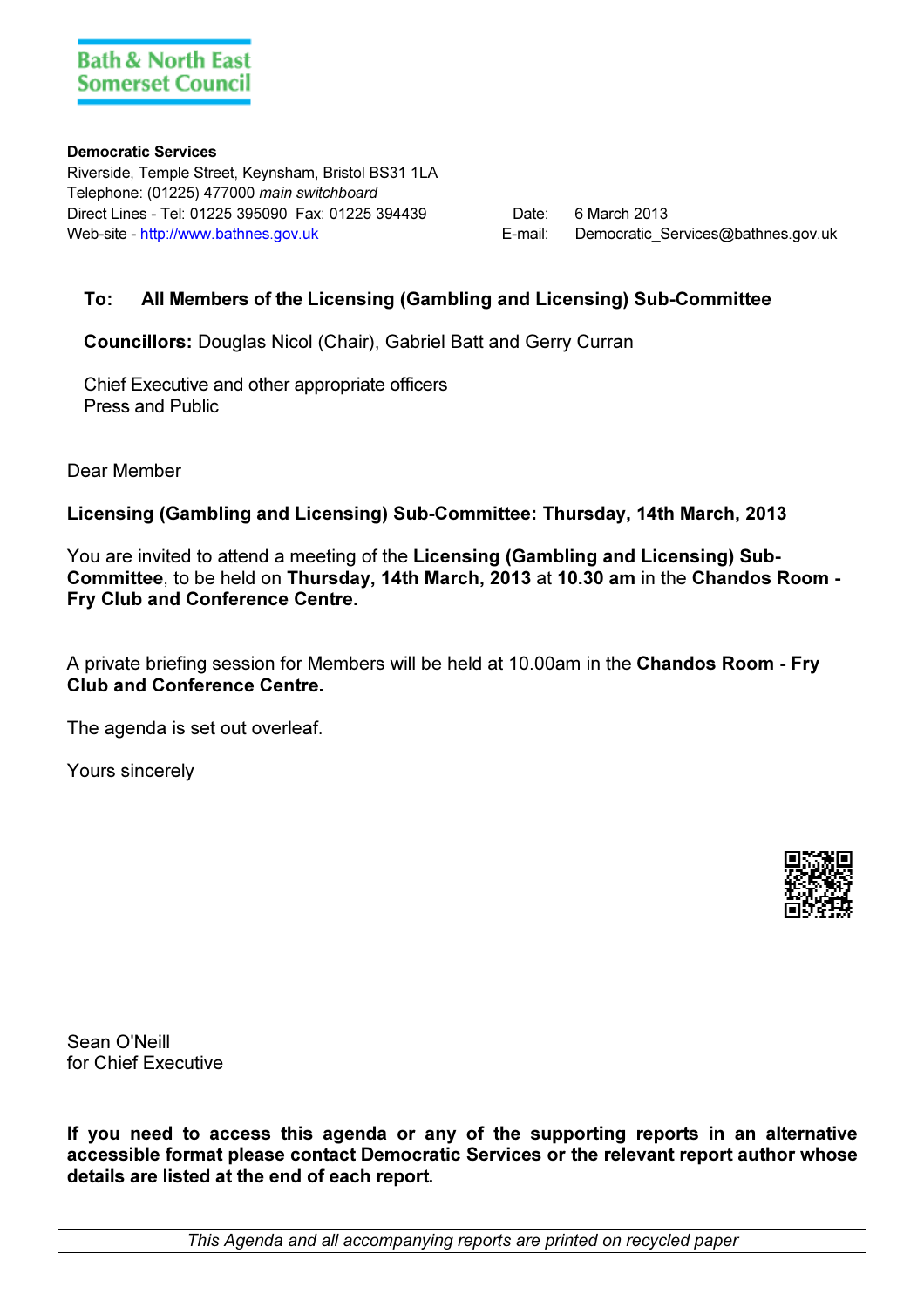### NOTES:

- 1. Inspection of Papers: Any person wishing to inspect minutes, reports, or a list of the background papers relating to any item on this Agenda should contact Sean O'Neill who is available by telephoning Bath 01225 395090 or by calling at the Riverside Offices Keynsham (during normal office hours).
- 2. Details of Decisions taken at this meeting can be found in the minutes which will be published as soon as possible after the meeting, and also circulated with the agenda for the next meeting. In the meantime details can be obtained by contacting Sean O'Neill as above.

Appendices to reports are available for inspection as follows:-

Public Access points - Riverside - Keynsham, Guildhall - Bath, Hollies - Midsomer Norton, and Bath Central, Keynsham and Midsomer Norton public libraries.

For Councillors and Officers papers may be inspected via Political Group Research Assistants and Group Rooms/Members' Rooms.

- 3. Attendance Register: Members should sign the Register which will be circulated at the meeting.
- 4. THE APPENDED SUPPORTING DOCUMENTS ARE IDENTIFIED BY AGENDA ITEM NUMBER.

#### 5. Emergency Evacuation Procedure

When the continuous alarm sounds, you must evacuate the building by one of the designated exits and proceed to the named assembly point. The designated exits are sign-posted.

Arrangements are in place for the safe evacuation of disabled people.